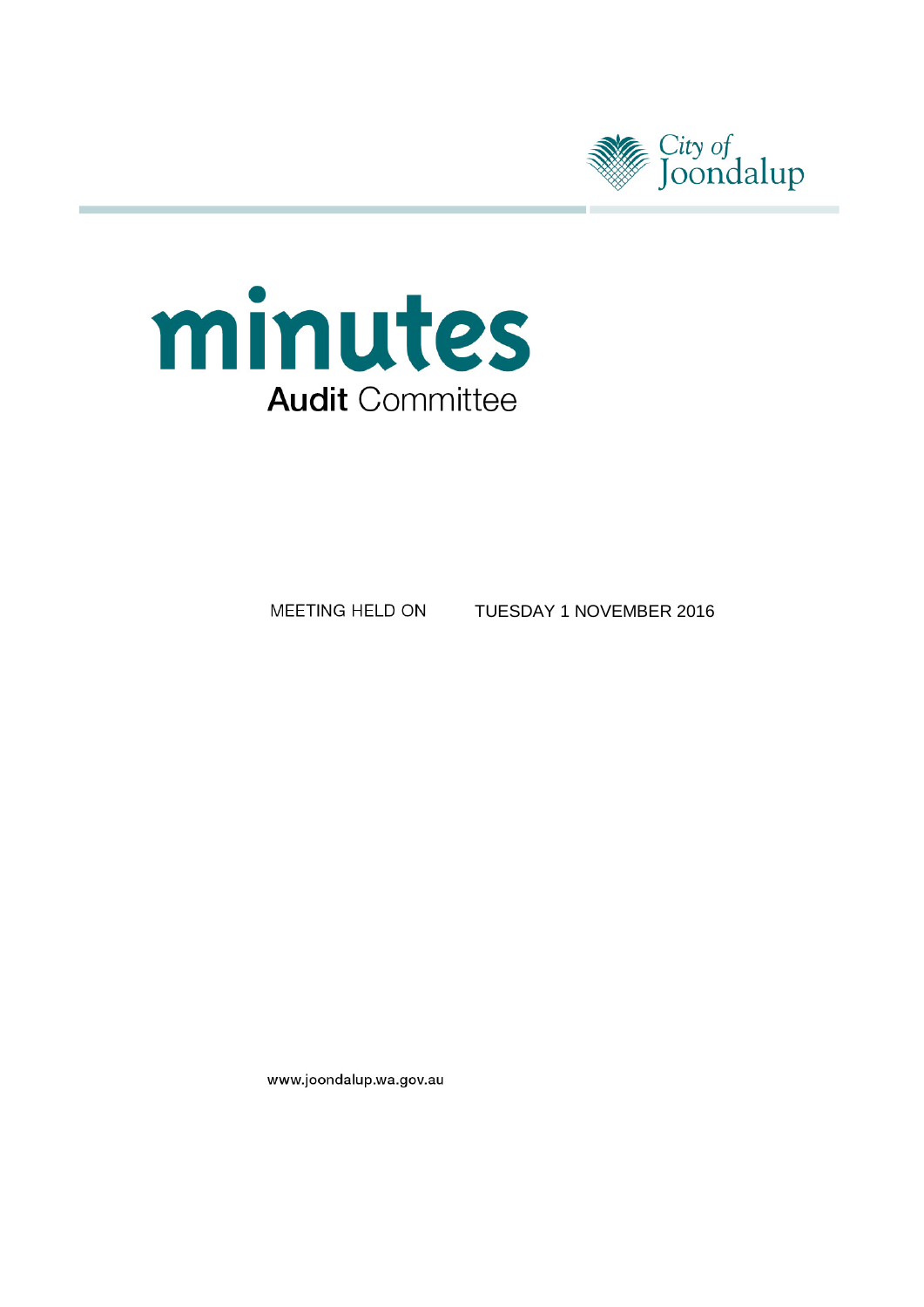# **TABLE OF CONTENTS**

| Item No.       | <b>Title</b>                                                                                          | Page No. |
|----------------|-------------------------------------------------------------------------------------------------------|----------|
|                | <b>Declaration of Opening</b>                                                                         | 3        |
|                | <b>Declarations of Interest</b>                                                                       | 4        |
|                | Apologies/Leave of absence                                                                            | 4        |
|                | <b>Confirmation of Minutes</b>                                                                        | 4        |
|                | Announcements by the Presiding Member without discussion                                              | 5        |
|                | Identification of matters for which the meeting may be closed to<br>the public                        | 5        |
|                | <b>Petitions and deputations</b>                                                                      | 5        |
|                | <b>Reports</b>                                                                                        | 6        |
| 1              | Draft Fraud, Corruption and Misconduct Control Policy - [49586,<br>25586]                             | 6        |
| $\overline{2}$ | 2015-16 Annual Financial Report - [105507]                                                            | 11       |
| 3              | Confidential - Chief Executive Officer's Credit Card Expenditure<br>(April - June 2016) - [09882]     | 17       |
| $\overline{4}$ | Confidential - Chief Executive Officer's Credit Card Expenditure<br>(July - September 2016) - [09882] | 18       |
|                | <b>Urgent Business</b>                                                                                | 19       |
|                | Motions of which previous notice has been given                                                       | 19       |
|                | <b>Requests for Reports for future consideration</b>                                                  | 19       |
|                | <b>Closure</b>                                                                                        | 19       |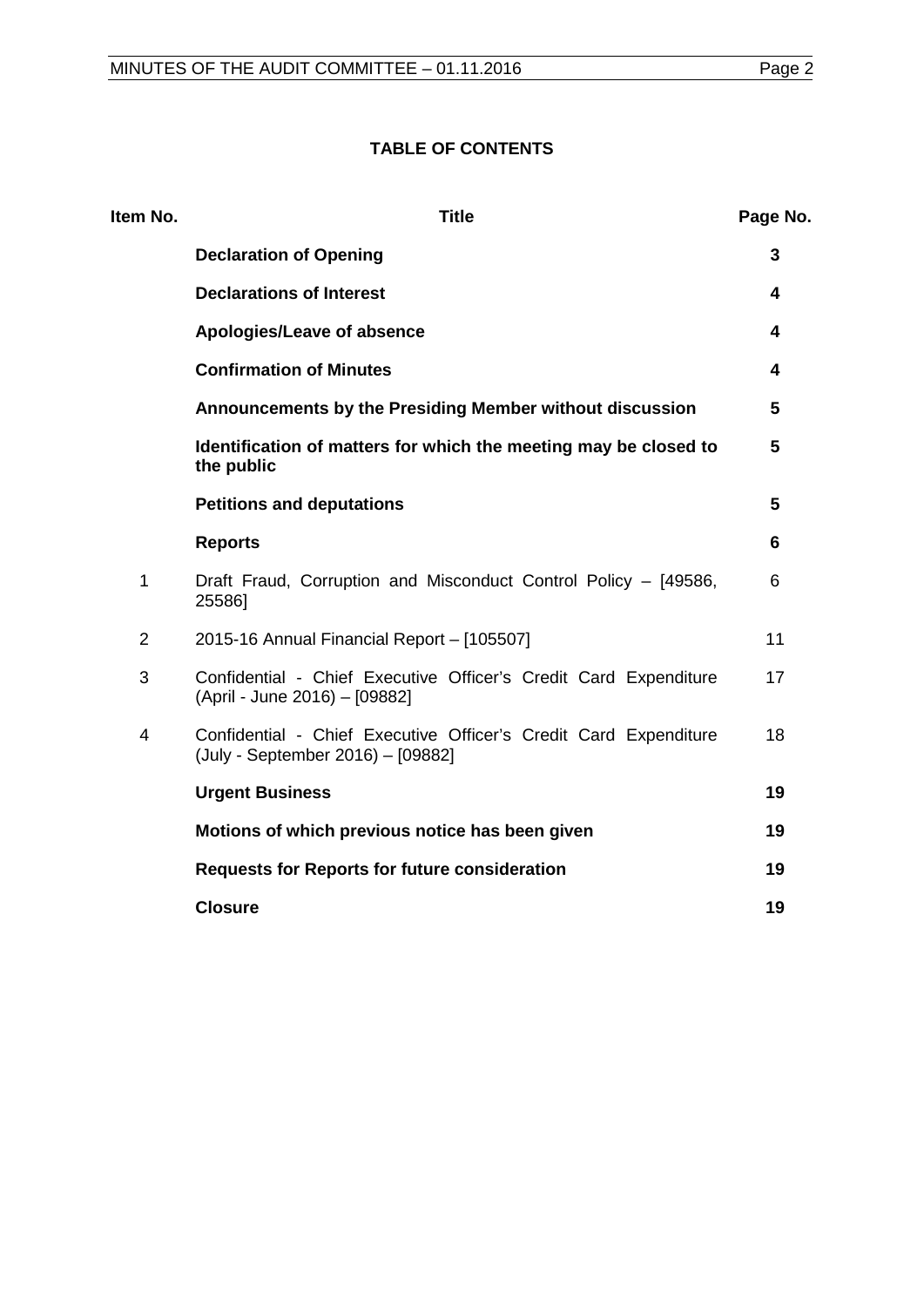# **CITY OF JOONDALUP**

**MINUTES OF THE AUDIT COMMITTEE MEETING HELD IN CONFERENCE ROOM 2, JOONDALUP CIVIC CENTRE, BOAS AVENUE, JOONDALUP ON TUESDAY 1 NOVEMBER 2016.** 

# **ATTENDANCE**

#### **Committee Members**

Cr Russell Poliwka *Deputy Presiding Member* Mayor Troy Pickard *from 5.46pm* Cr Tom McLean, JP Cr Nige Jones Cr John Logan

#### **Officers**

Mr Garry Hunt Chief Executive Officer<br>
Mr Mike Smith Chief Executive Officer<br>
Acting Director Corpora Mr Mike Smith **Acting Director Corporate Services**<br>
Mr Roney Oommen Manager Financial Services

Mrs Deborah Gouges<br>
Mrs Rose Garlick Governance Officer<br>
Governance Officer Mrs Rose Garlick

Manager Financial Services *absent from 6.12pm to 6.13pm* Mr Peter McGuckin **Acting Manager Executive and Risk Services** Mr John Byrne **Acting Manager Governance** 

# **Guests**

In relation to Item 2 - 2015-16 Annual Financial Report

Ms Michelle Spain, Associate Director at Moore Stephens*to 6.12pm*

# <span id="page-2-0"></span>**DECLARATION OF OPENING**

<span id="page-2-1"></span>The Deputy Presiding Member declared the meeting open at 5.45pm.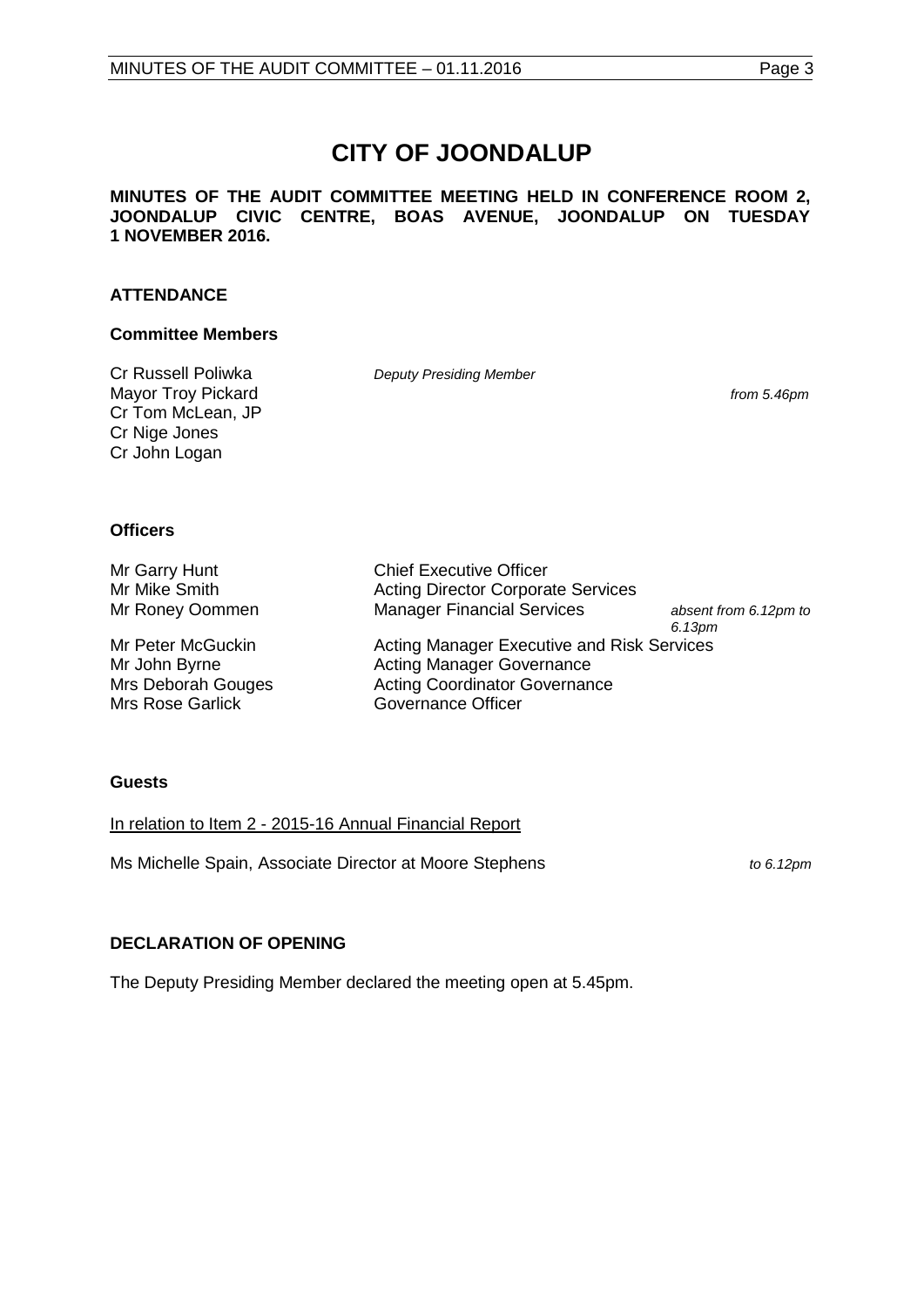# **DECLARATIONS OF INTEREST**

#### **Disclosures of interest affecting impartiality**

Elected Members (in accordance with Regulation 11 of the *Local Government [Rules of Conduct] Regulations 2007)* and employees (in accordance with the Code of Conduct) are required to declare any interest that may affect their impartiality in considering a matter. This declaration does not restrict any right to participate in or be present during the decision-making process. The Elected Member/employee is also encouraged to disclose the nature of the interest.

| <b>Name/Position</b>      | Mr Garry Hunt, Chief Executive Officer.                       |  |  |
|---------------------------|---------------------------------------------------------------|--|--|
| <b>Item No./Subject</b>   | Item 3 - Confidential - Chief Executive Officer's Credit Card |  |  |
|                           | Expenditure (April - June 2016).                              |  |  |
| <b>Nature of interest</b> | Interest that may affect impartiality.                        |  |  |
| <b>Extent of Interest</b> | The Chief Executive Officer is the credit card holder.        |  |  |

| <b>Name/Position</b>      | Mr Garry Hunt, Chief Executive Officer.                       |  |  |
|---------------------------|---------------------------------------------------------------|--|--|
| <b>Item No./Subject</b>   | Item 4 - Confidential - Chief Executive Officer's Credit Card |  |  |
|                           | Expenditure (July – September 2016).                          |  |  |
| <b>Nature of interest</b> | Interest that may affect impartiality.                        |  |  |
| <b>Extent of Interest</b> | The Chief Executive Officer is the credit card holder.        |  |  |

*Mayor Pickard entered the room at 5.46pm.*

# <span id="page-3-0"></span>**APOLOGIES/LEAVE OF ABSENCE**

#### **Apology:**

Cr Christine Hamilton-Prime.

#### **Leave of Absence previously approved**

| Cr Sophie Dwyer    | 31 October to 3 November 2016 inclusive;   |
|--------------------|--------------------------------------------|
| Cr John Chester    | 3 November to 12 November 2016 inclusive;  |
| Cr Sophie Dwyer    | 6 November to 11 November 2016 inclusive;  |
| Cr Russell Poliwka | 7 November to 19 November 2016 inclusive;  |
| Cr John Logan      | 16 November to 20 November 2016 inclusive; |
| Cr Sophie Dwyer    | 7 December to 9 December 2016 inclusive.   |

# <span id="page-3-1"></span>**CONFIRMATION OF MINUTES**

#### MINUTES OF THE AUDIT COMMITTEE HELD ON 2 AUGUST 2016

**Moved Mayor Pickard, Seconded Cr McLean that the minutes of the meeting of the Audit Committee held on 2 August 2016 be confirmed as a true and correct record.**

#### **The Motion was Put and CARRIED (5/0)**

<span id="page-3-2"></span>**In favour of the Motion:** Cr Poliwka, Mayor Pickard, Crs Jones, Logan, and McLean.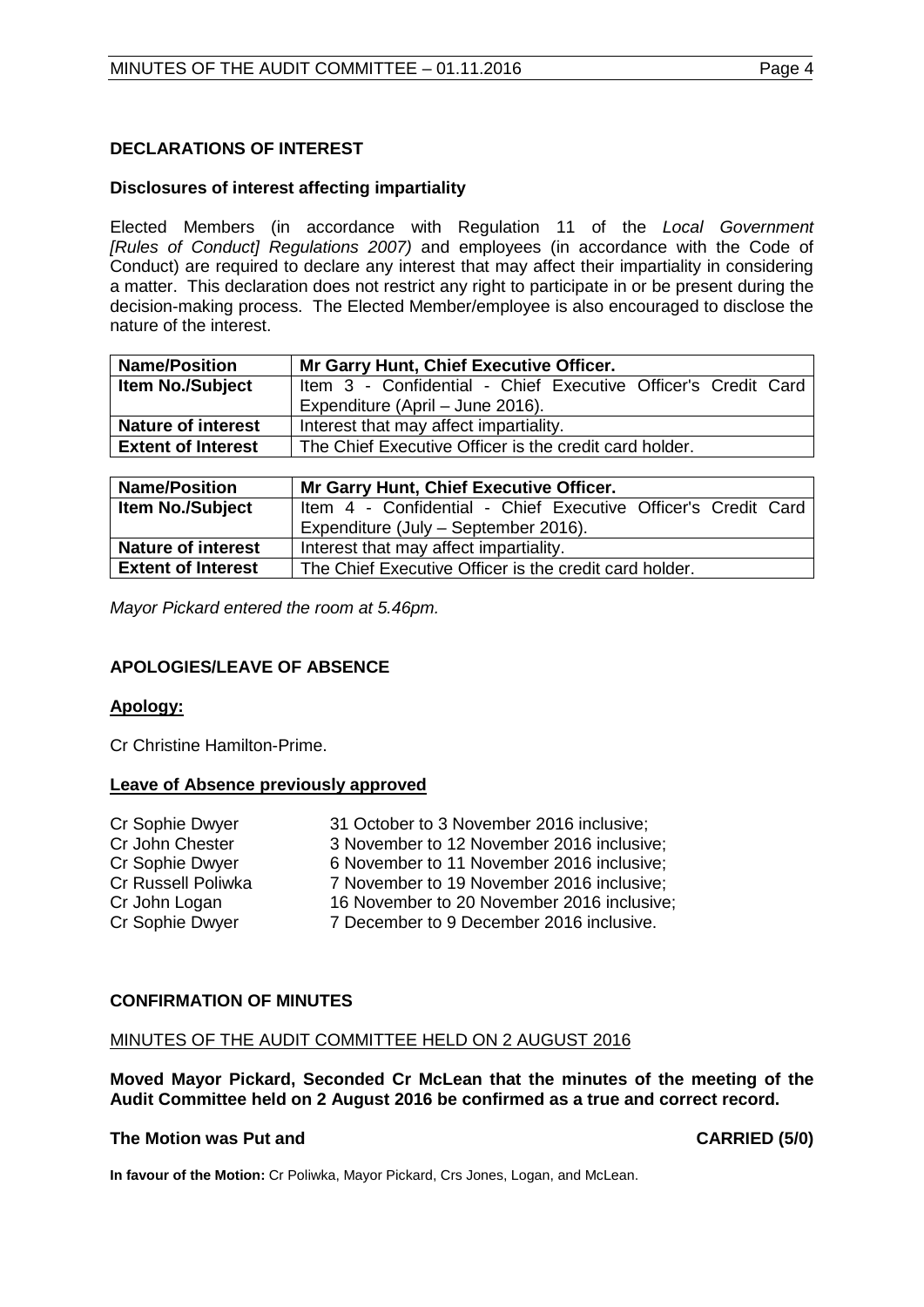# **ANNOUNCEMENTS BY THE PRESIDING MEMBER WITHOUT DISCUSSION**

Nil.

# <span id="page-4-0"></span>**IDENTIFICATION OF MATTERS FOR WHICH THE MEETING MAY BE CLOSED TO THE PUBLIC**

In accordance with Clause 5.2 of the City's *Meeting Procedures Local Law 2013*, this meeting was not open to the public.

# <span id="page-4-1"></span>**PETITIONS AND DEPUTATIONS**

Nil.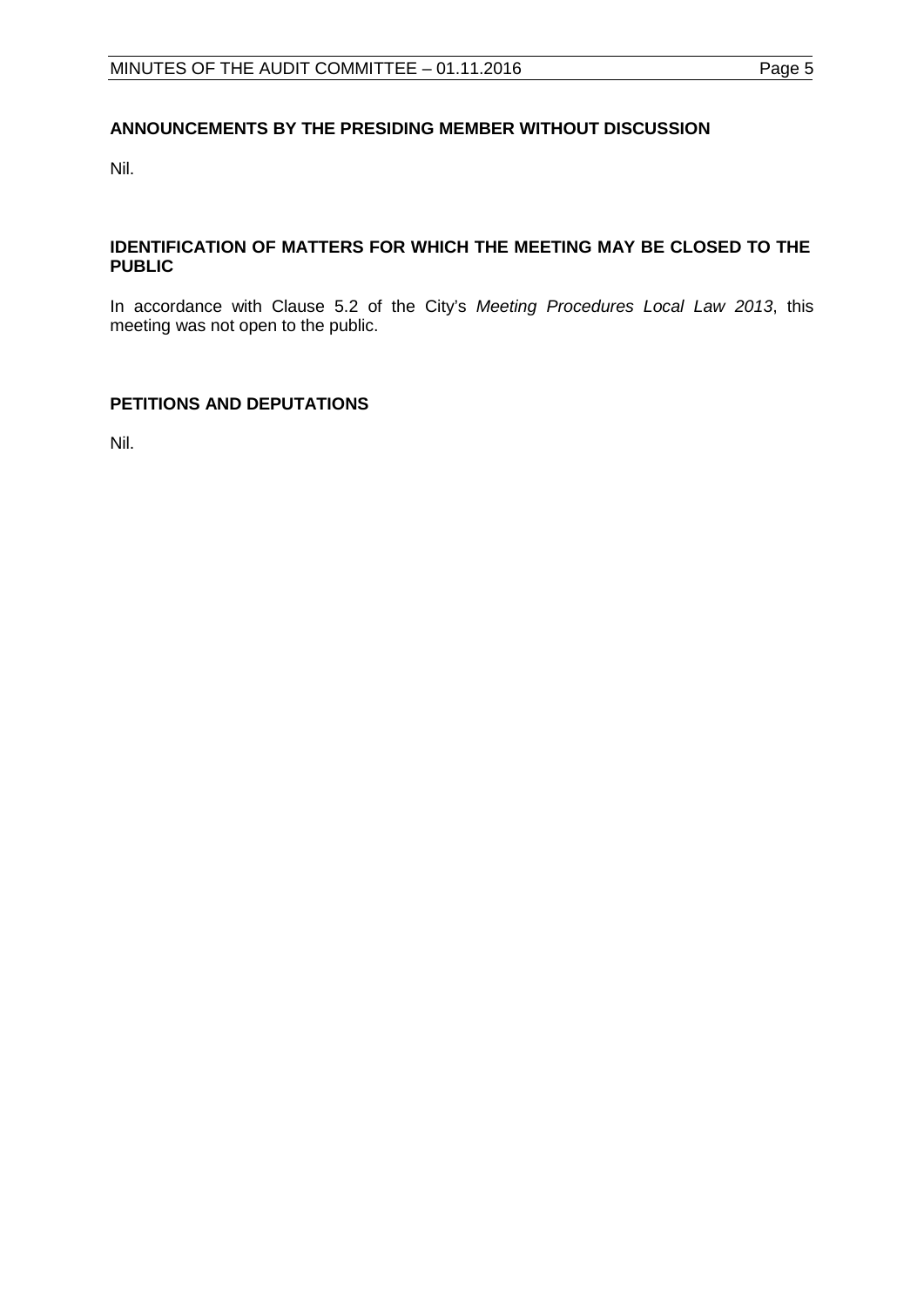#### <span id="page-5-0"></span>**REPORTS**

# <span id="page-5-1"></span>**ITEM 1 DRAFT FRAUD, CORRUPTION AND MISCONDUCT CONTROL POLICY**

| <b>WARD</b>                           | All                                                                                                                                                                                              |                                                                 |
|---------------------------------------|--------------------------------------------------------------------------------------------------------------------------------------------------------------------------------------------------|-----------------------------------------------------------------|
| <b>RESPONSIBLE</b><br><b>DIRECTOR</b> | Mr Garry Hunt<br>Office of the CEO                                                                                                                                                               |                                                                 |
| <b>FILE NUMBER</b>                    | 49586, 25586, 101515                                                                                                                                                                             |                                                                 |
| <b>ATTACHMENT</b>                     | Attachment 1                                                                                                                                                                                     | Draft Fraud, Corruption and Misconduct<br><b>Control Policy</b> |
| <b>AUTHORITY / DISCRETION</b>         | Executive – The substantial direction setting and oversight<br>role of Council, such as adopting plans and reports,<br>accepting tenders, directing operations, setting and<br>amending budgets. |                                                                 |

# **PURPOSE**

For the Audit Committee to note the City's draft *Fraud, Corruption and Misconduct Control Policy* and recommend that it is presented to the Policy Committee for consideration.

#### **EXECUTIVE SUMMARY**

The City continually reviews its risk profile in order to identify weaknesses, improve controls, increase risk awareness and promote a positive risk culture. This has included engaging independent consultants to undertake an assessment of the City's susceptibility to fraud and misconduct risks within procurement systems. The assessment was completed and made a number of recommendations including the implementation of a fraud and corruption control policy. The City accepted the recommendation and has now developed a draft *Fraud, Corruption and Misconduct Control Policy*.

*It is therefore recommended that the Audit Committee NOTES the draft Fraud, Corruption and Misconduct Control Policy forming Attachment 1 to this Report and recommends that it is presented to the Policy Committee for consideration.* 

#### **BACKGROUND**

Following the review of procurement practices in five local governments, including the City, the Corruption and Crime Commission recommended that the City undertake an assessment of its susceptibility to fraud and misconduct risks in its procurement practices.

The City engaged KPMG to undertake the assessment and the Audit Committee was presented with their *Final Report Fraud and Misconduct Risk Assessment – Procurement* at its meeting held on 29 February 2016.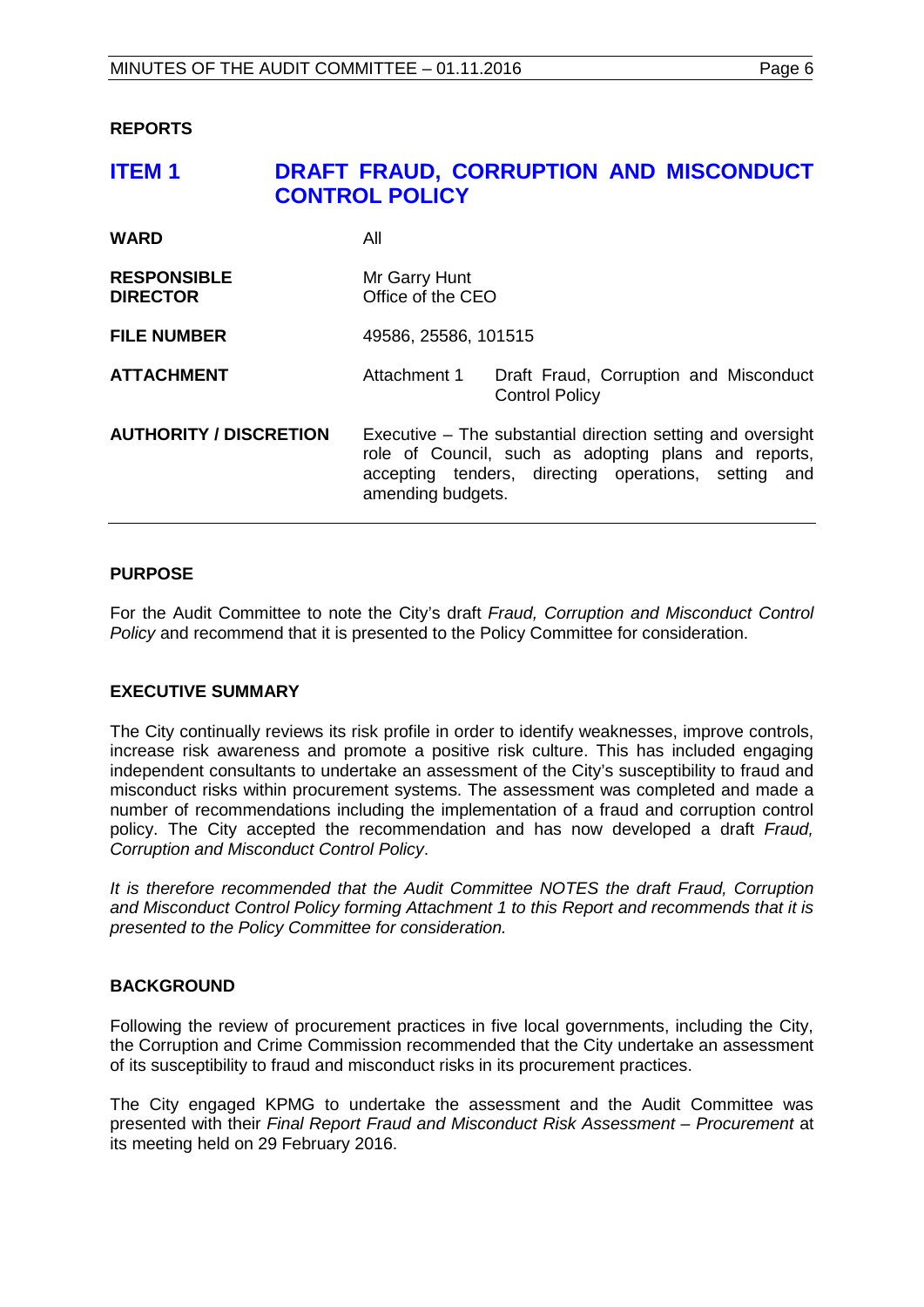The report made a number of recommendations including that the City implement a fraud and corruption control policy. The City accepted the recommendation and has now developed a *Draft Fraud, Corruption and Misconduct Control Policy*.

# **DETAILS**

There is no legislative requirement for the City to implement a policy related to fraud and corruption however it is recognised that such a policy will support the City's overall approach to managing risk and provide a clear message of zero tolerance and the City's response to such activity should it be uncovered. The *Fraud, Corruption and Misconduct Control Policy* has been developed in line with various standards and guidelines including *Australian Standard 8001-2008 Fraud and Corruption Control* and the Australian National Audit Office's Best Practice Guide *Fraud Control in Australian Government Entities.*

The policy includes:

1 Application

The policy applies to Elected Members, Committee Members and all employees including agency staff.

2 Definitions

The policy includes definitions for fraud and corruption as defined in the *Australian Standard AS8001:2008 Fraud and Corruption Control*. The definitions for serious misconduct, minor misconduct, public authority and public officer are as defined in the *Corruption, Crime and Misconduct Act 2003*.

# 3 Statement

The City expects its Elected Members, Committee Members and employees to act in compliance with the Code of Conduct and behave ethically and honestly when performing their functions and during their interactions with each other, the community and all stakeholders of the City. All suspected instances of fraudulent or corrupt conduct will be thoroughly investigated and the appropriate reporting, disciplinary, prosecution and recovery actions initiated.

# 4 Details

4.1 Prevention and Detection

Emphasises that controls already in place within the City assist in preventing and detecting fraudulent activity and the City's response should such activity be detected.

4.2 Chief Executive Officer's Duty to Notify

As a principal officer of a notifying authority the City's Chief Executive Officer is required by the *Corruption, Crime and Misconduct Act 2003* to notify the Corruption and Crime Commission or the Public Sector Commission in writing of any matter that they suspect, on reasonable grounds, concerns either serious or minor misconduct by a public officer.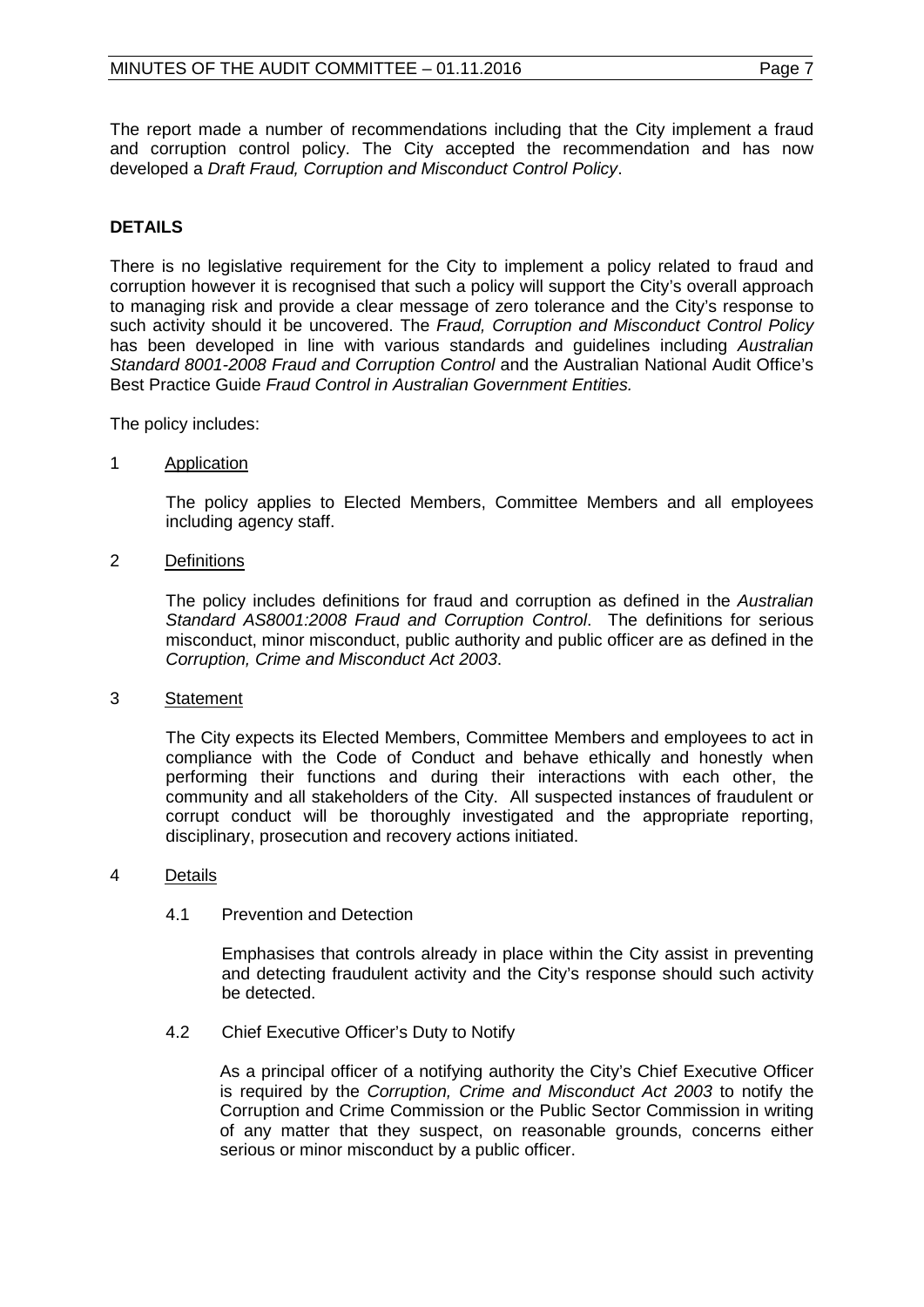A public officer or any other person may report to the Corruption and Crime Commission or the Public Sector Commission any matter which that person suspects on reasonable grounds concerns or may concern serious or minor misconduct that:

- (a) has or may have occurred; or
- (b) is or may be occurring; or
- (c) is or may be about to occur; or
- (d) is likely to occur.
- 4.4 Public Interest Disclosure

This section of the Policy provides information on the *Public Interest Disclosure Act 2003* which governs the disclosure of public interest information.

Public interest information means information that tends to show, in relation to its public function a public authority, a public officer, or a public sector contractor is, has been, or proposes to be, involved in:

- (a) improper conduct; or
- (b) an act or omission that constitutes an offence under a written law; or
- (c) a substantial unauthorised or irregular use of, or substantial mismanagement of, public resources; or
- (d) an act done or omission that involves a substantial and specific risk of:
	- (i) injury to public health; or
	- (ii) prejudice to public safety; or
	- (iii) harm to the environment;
	- or

a matter of administration that can be investigated under section 14 of the *Parliamentary Commissioner Act 1971*.

4.4 Disciplinary and Recovery Action

On all occasions the City will seek to recover any losses it may have suffered through fraudulent or corrupt conduct, which for an employee may be the termination of employment.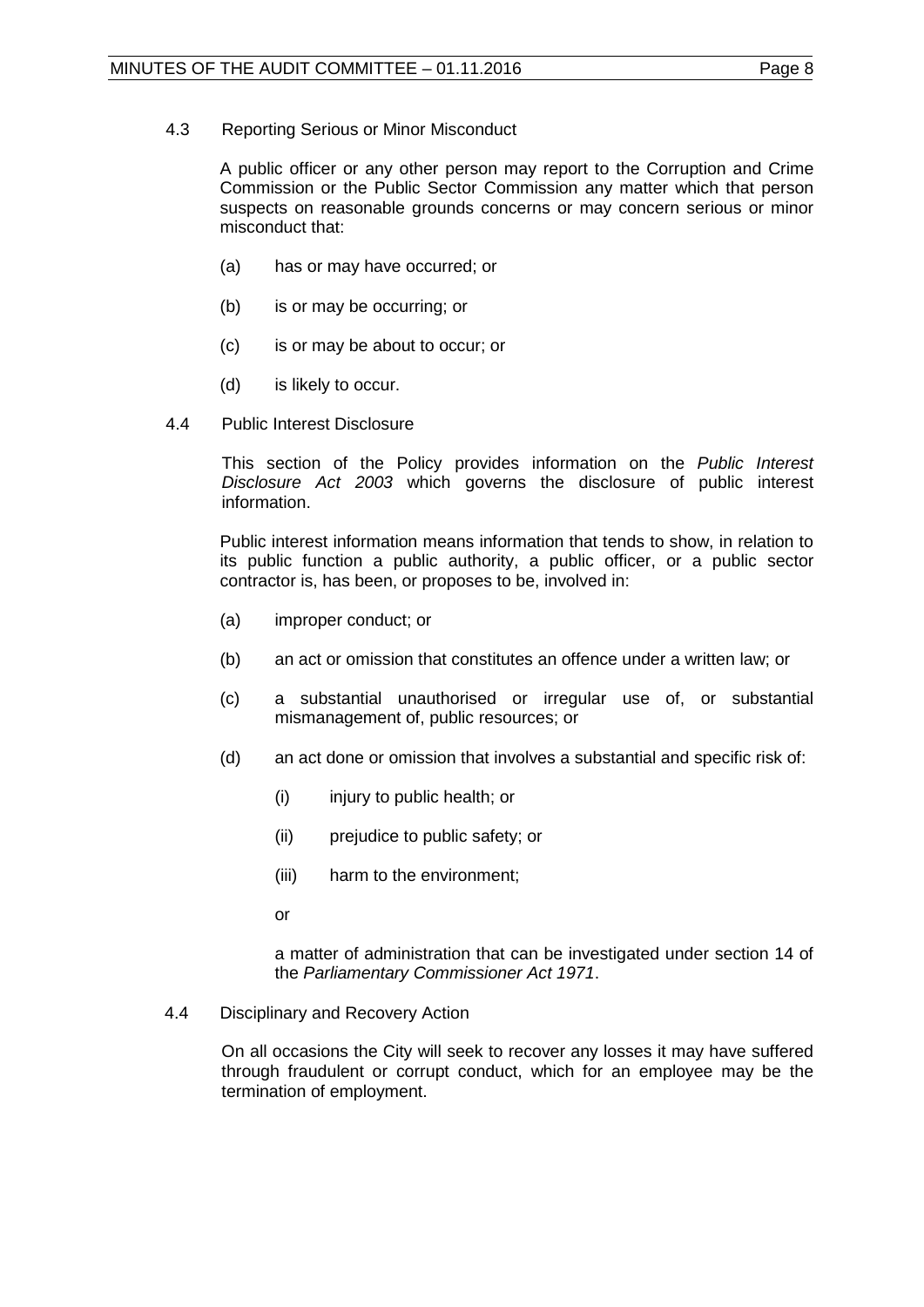The draft *Fraud, Corruption and Misconduct Control Policy* is included as Attachment 1.

# **Legislation / Strategic Community Plan / policy implications**

| Legislation                     | Corruption, Crime and Misconduct Act 2003.<br>Public Interest Disclosure Act 2003.                                                                                                                                                                 |  |
|---------------------------------|----------------------------------------------------------------------------------------------------------------------------------------------------------------------------------------------------------------------------------------------------|--|
| <b>Strategic Community Plan</b> |                                                                                                                                                                                                                                                    |  |
| <b>Key theme</b>                | Governance and Leadership.                                                                                                                                                                                                                         |  |
| <b>Objective</b>                | Corporate capacity.                                                                                                                                                                                                                                |  |
| <b>Strategic initiative</b>     | Demonstrate accountability through robust reporting<br>$\bullet$<br>that is relevant and easily accessible by the<br>community.<br>Continuously strive to improve performance and<br>$\bullet$<br>service delivery across all corporate functions. |  |
| <b>Policy</b>                   | Not applicable.                                                                                                                                                                                                                                    |  |

# **Risk management considerations**

A *Fraud, Corruption and Misconduct Control Policy* provides a clear statement of zero tolerance and provides information that will support the City's overall approach to managing and controlling risk.

## **Financial/budget implications**

Not applicable.

# **Regional significance**

Not applicable.

#### **Sustainability implications**

Not applicable.

# **Consultation**

Not applicable.

# **COMMENT**

The on-going review of the City's risk management profile is intended to raise the profile of risk, improve the City's approach to risk and embed risk management across all its systems and processes. The implementation of a *Fraud, Corruption and Misconduct Control Policy* is an important addition to the City's overall risk management strategy.

Following the adoption of the policy, the development of a Fraud, Corruption and Misconduct Control Plan will be included in the City's *Internal Audit Plan.*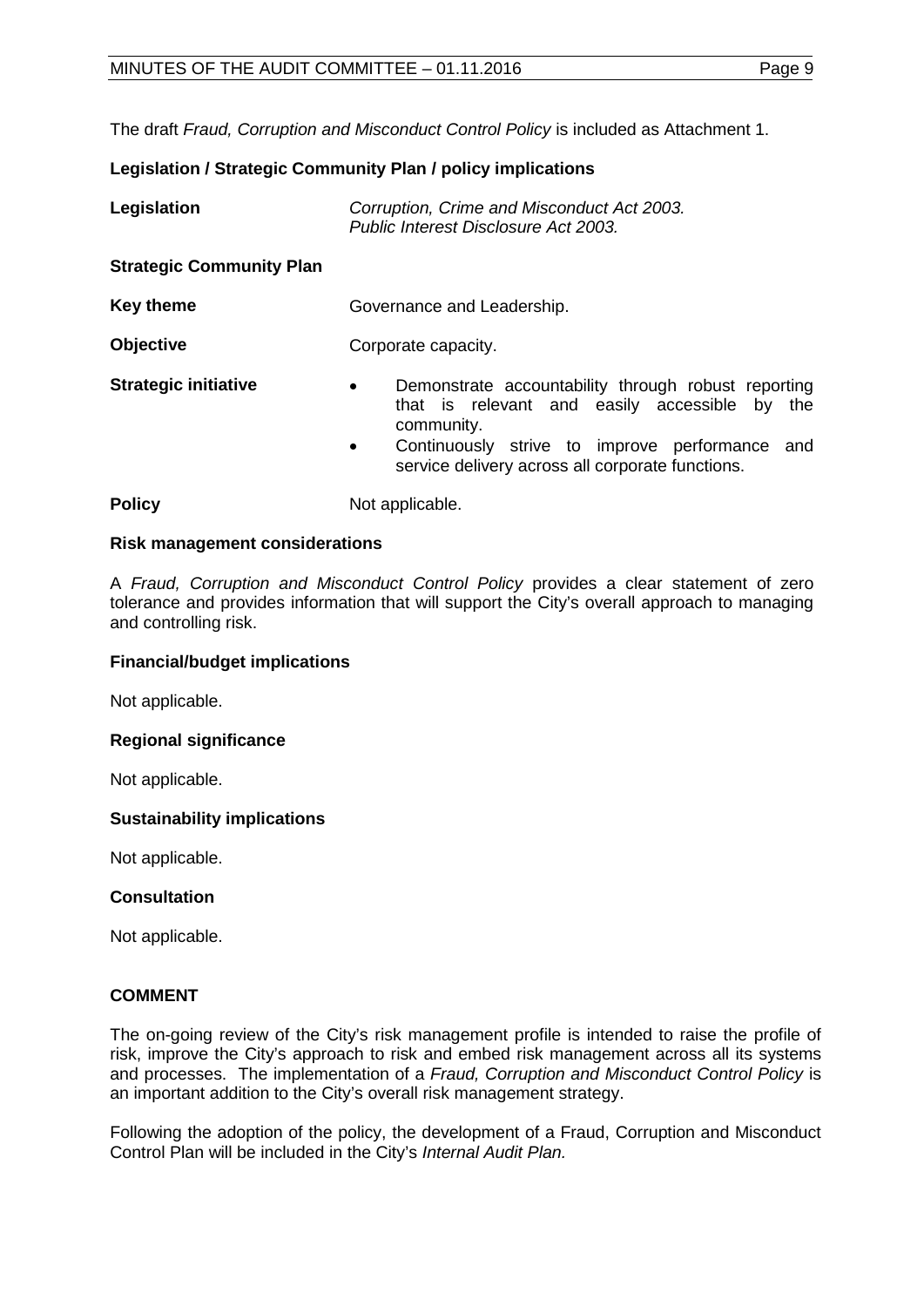# **VOTING REQUIREMENTS**

Simple Majority.

**MOVED Cr Logan, SECONDED Cr McLean that the Audit Committee NOTES the draft**  *Fraud, Corruption and Misconduct Control Policy* **forming Attachment 1 to this Report and recommends that it is presented to the Policy Committee for consideration.**

#### **The Motion was Put and CARRIED (5/0)**

**In favour of the Motion:** Cr Poliwka, Mayor Pickard, Crs Jones, Logan, and McLean.

*Appendix 1 refers*

*[To access this attachment on electronic document, click here: Attach1agnAUDIT161101.pdf](http://www.joondalup.wa.gov.au/files/committees/AUDT/2016/Attach1agnAUDIT161101.pdf)*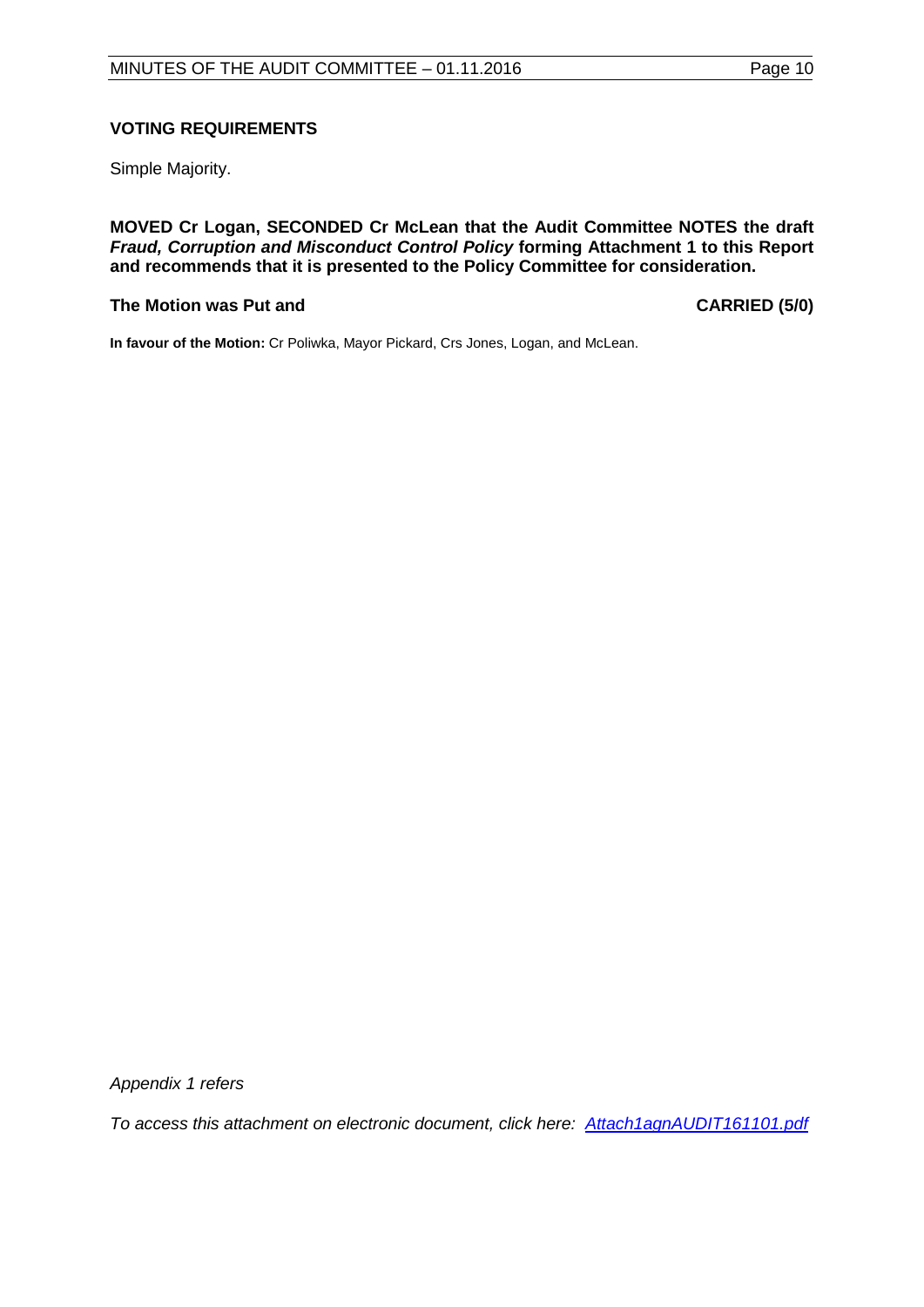# <span id="page-10-0"></span>**ITEM 2 2015-16 ANNUAL FINANCIAL REPORT**

- **WARD** All
- 

| <b>RESPONSIBLE</b><br><b>ACTING DIRECTOR</b><br><b>FILE NUMBER</b> | Mr Mike Smith<br><b>Corporate Services</b><br>105507, 101515                                                                                                                                                                          |                                                                                                                                                                                                             |
|--------------------------------------------------------------------|---------------------------------------------------------------------------------------------------------------------------------------------------------------------------------------------------------------------------------------|-------------------------------------------------------------------------------------------------------------------------------------------------------------------------------------------------------------|
| <b>ATTACHMENT</b>                                                  | Attachment 1<br>Attachment 2<br>Attachment 3<br>Attachment 4                                                                                                                                                                          | 2015-16 Annual Financial Report<br>2015-16 Audit Report<br>Auditors Report to the Audit Committee<br>(Management Report) for the financial<br>year ended 30 June 2016<br>Management Close Report for<br>the |
| <b>AUTHORITY / DISCRETION</b>                                      | financial year ended 30 June 2016<br>Executive - The substantial direction setting and oversight<br>role of Council, such as adopting plans and reports,<br>accepting tenders, directing operations, setting and<br>amending budgets. |                                                                                                                                                                                                             |

# **PURPOSE**

For Council to consider and accept the *2015-16 Annual Financial Report* and Auditor's Report.

# **EXECUTIVE SUMMARY**

In accordance with Section 6.4 of the *Local Government Act 1995,* the *2015-16 Annual Financial Report* has been prepared and, together with the City's accounts, has been submitted to the City's auditors to conduct their annual audit.

The City's auditors have completed their audit, in accordance with the terms of their engagement and the requirements of Part 7 Division 3 of the *Local Government Act 1995*, and have submitted their *Audit Report*. A Concise Financial Report (financial statements without supporting notes) will form part of the City's *2015-16 Annual Report.*

The auditors' report and the Annual Financial Report for the 2015-16 financial year are presented to Council for its consideration.

*It is therefore recommended that Council:*

- *1 BY AN ABSOLUTE MAJORITY, ACCEPTS the Annual Financial Report of the City of Joondalup and the accompanying Audit Report for the financial year 2015-16, forming Attachments 1 and 2 to this Report;*
- *2 NOTES the Auditor's Management Report for the Year Ended 30 June 2016 forming Attachment 3 to this Report and that there are no deficiencies, irregularities or other matters that the auditor wishes to bring to the attention of Council;*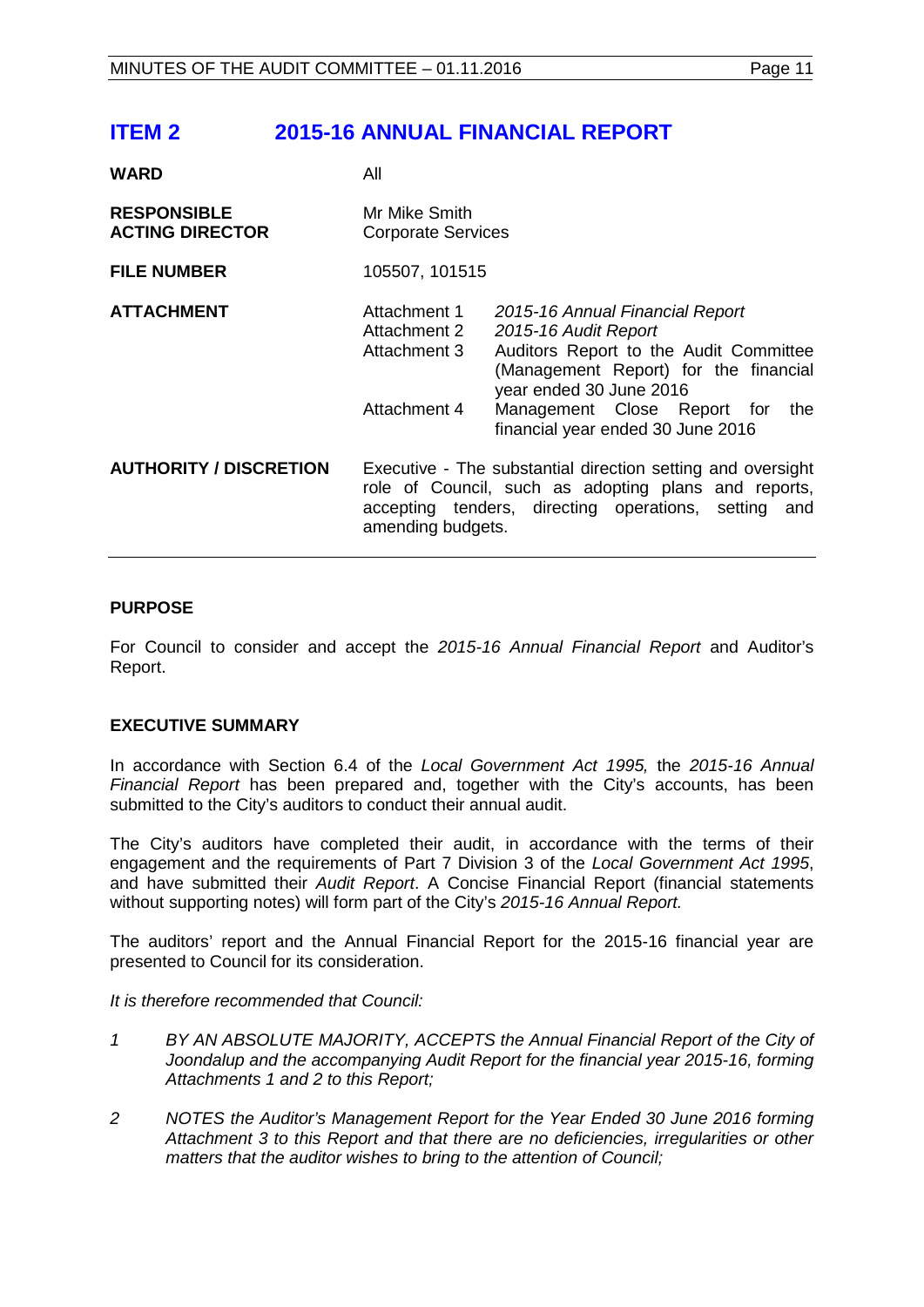*3 NOTES the Auditor's Management Close Report for the Year Ended 30 June 2016 forming Attachment 4 to this Report and that there are no deficiencies, irregularities or misstatements that the auditor wishes to bring to the attention of Council.* 

# **BACKGROUND**

Section 6.4 of the *Local Government Act 1995* requires local governments to prepare an annual financial report and to submit both the report and its accounts to its auditor by 30 September each year. The City of Joondalup has met those requirements and the City's auditor has completed its audit of the accounts and the *2015-16 Annual Financial Report*.

As has been past practice, a Concise Financial Report has also been prepared for inclusion in the City's *2015-16 Annual Report*. The *2015-16 Annual Financial Report* is included as Attachment 1 to this Report.

# **DETAILS**

#### **Issues and options considered**

The preparation of an annual financial report and the submission of the report and the City's accounts to the auditors for audit are statutory requirements of the *Local Government Act 1995*.

The annual financial report needs to be accepted by Council in order to enable the holding of an Annual General Meeting of Electors, at which the City's annual report containing the concise financial report will be considered. The annual financial report is also required to be submitted to the Department of Local Government and Communities.

#### Outcome of the Audit

The audit has been completed with no issues of significance raised and the audit report is unqualified (Attachment 2 refers). The auditor has provided a report to the Audit Committee (generally referred to as the Management Report, Attachment 3 refers) incorporating commentary on key financial ratios and advising no additional matters that the auditor wishes to bring to the attention of Council. A Management Close Report (Attachment 4 refers) is also provided in which it is advised that there are no deficiencies, irregularities or material misstatements that the auditor wishes to bring to the attention of Council.

In terms of form and presentation, some improvements have been effected to presentation of current year and corresponding comparative figures from the previous year. There has been no impact on the end of financial year position.

#### End of Financial Year position

The City has finished the financial year with a rate setting statement surplus greater than estimated. An anticipated end of year surplus at 30 June 2016 of \$650,932 was used as the opening balance in the *2016-17 Budget*. The final end of year rate setting statement surplus for 2015-16 is \$3,083,830, being \$2,432,898 more than estimated.

When comparing the actual end of year result to the estimate shown in the *2016-17 Budget*, in summary terms the \$2,432,898 surplus comprises: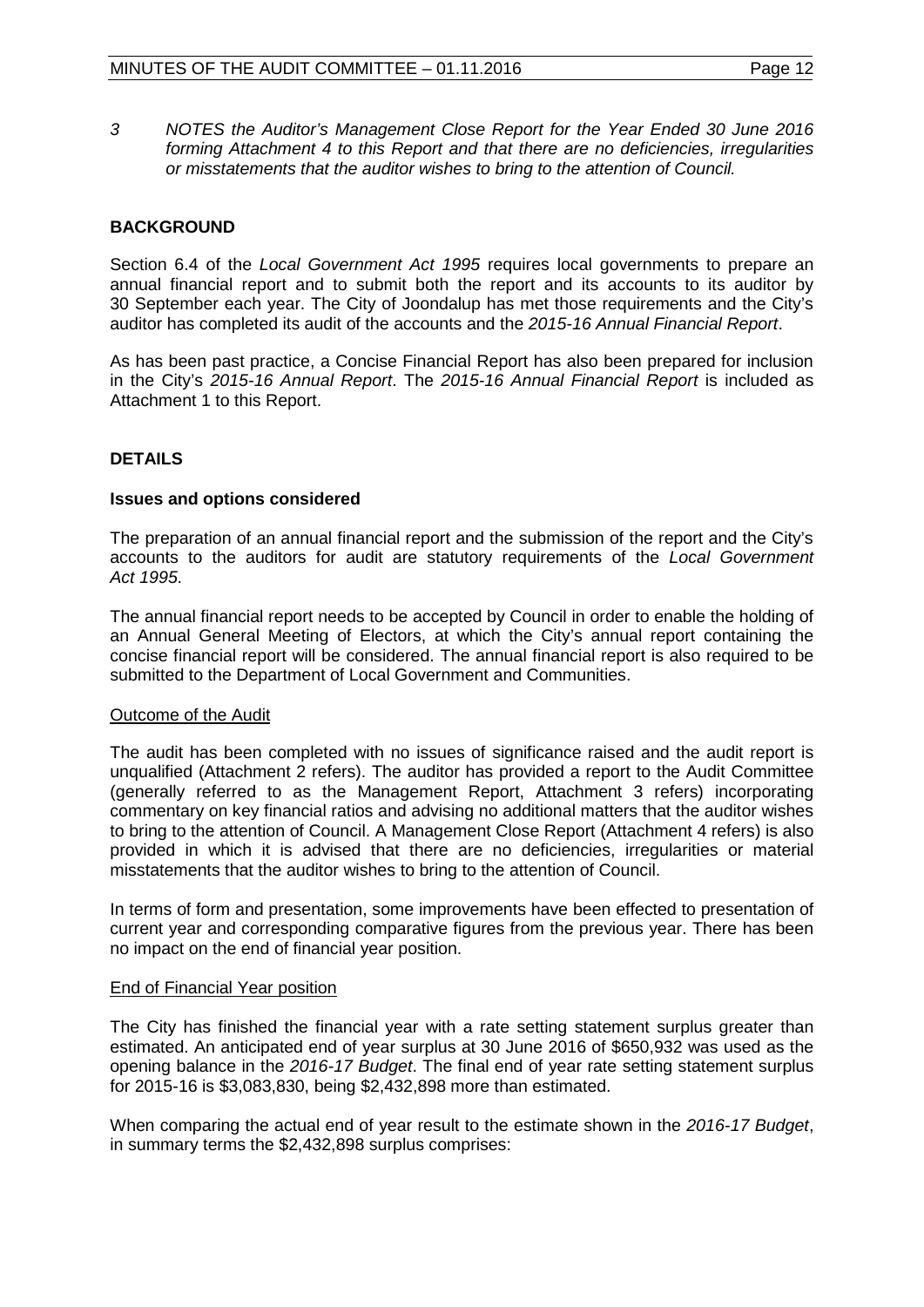| <b>Description</b>                      | <b>Sub Total</b> | Total             |
|-----------------------------------------|------------------|-------------------|
| <b>Increased Operating Cash Surplus</b> | \$6,164,062      |                   |
| <b>Increased Capital Revenue</b>        | \$2,065,037      |                   |
| <b>Reduced Capital Expenditure</b>      | \$1,958,780      | \$10,187,879      |
| Funding<br>Less: Reduced Net            |                  | 7,754,981)<br>(\$ |
| <b>Requirements</b>                     |                  |                   |
| <b>Net Variance</b>                     |                  | 2,432,898         |

There are a number of offsets between revenue, expenditure and funding requirements of which the major ones are the following:

- Profit and loss on asset sales have been significantly impacted by property disposal transactions through Tamala Park land sales, offset by equity transactions.
- Increased capital revenue and decreased capital expenditure for works and plant, the bulk representing carry forwards \$4,103,054 which are offset by a transfer to the Capital Works Carried Forward Reserve.
- A number of operating and capital reserve funded projects that did not advance as far as anticipated or for which there was no reserve funded expenditure, resulting in lower expenditure offset by a lower drawn on reserves.
- Reductions in waste management costs resulting in an additional net transfer into the waste management reserve of \$993,456.

After allowing for these and other minor offsets the adjusted variance in surplus when compared to the estimated end of year position shown in the 2015-16 Budget is made up of:

| <b>Description</b>                        | <b>Sub Total</b> | <b>Total</b> |
|-------------------------------------------|------------------|--------------|
| <b>Increased Operating Cash Surplus</b>   | 2,299,836        |              |
| <b>Increased Capital Revenue</b>          | 908,783<br>S     |              |
| <b>Increased Capital Expenditure</b>      | 998,840)<br>(\$  | \$2,209,779  |
| <b>Increased Net Funding Requirements</b> |                  | 223,119      |
| <b>Net Variance</b>                       |                  | \$2,432,898  |

The primary driver for the net increased surplus of \$2,432,898 is operating revenue and expenditure. The principal components of this are as follows:

| <b>Operating Revenue</b>                          |           |
|---------------------------------------------------|-----------|
| <b>Interim Rates</b>                              | 16,915    |
| <b>Grants and Contributions</b>                   | 48,207    |
| <b>Interest Earnings</b>                          | 68,409    |
| Share of Profit from Tamala Park Regional Council | 83,109    |
| Fees and Charges and Other Revenue                | 17,108    |
| <b>Workers Compensation Premium Rebate</b>        | 369,285   |
|                                                   | \$603,033 |

| <b>Operating Expenditure</b>                     |                 |
|--------------------------------------------------|-----------------|
| <b>Workers Compensation Provision Write Back</b> | 1,384,848       |
| <b>Materials and Contracts</b>                   | 496,275         |
| <b>Utilities</b>                                 | 125,518<br>S    |
| Various Other Operating and Non Cash Adjustments | 309,838)<br>(\$ |
|                                                  |                 |
|                                                  | \$1,696,803     |
|                                                  |                 |
| <b>Total</b>                                     | 2,299,836       |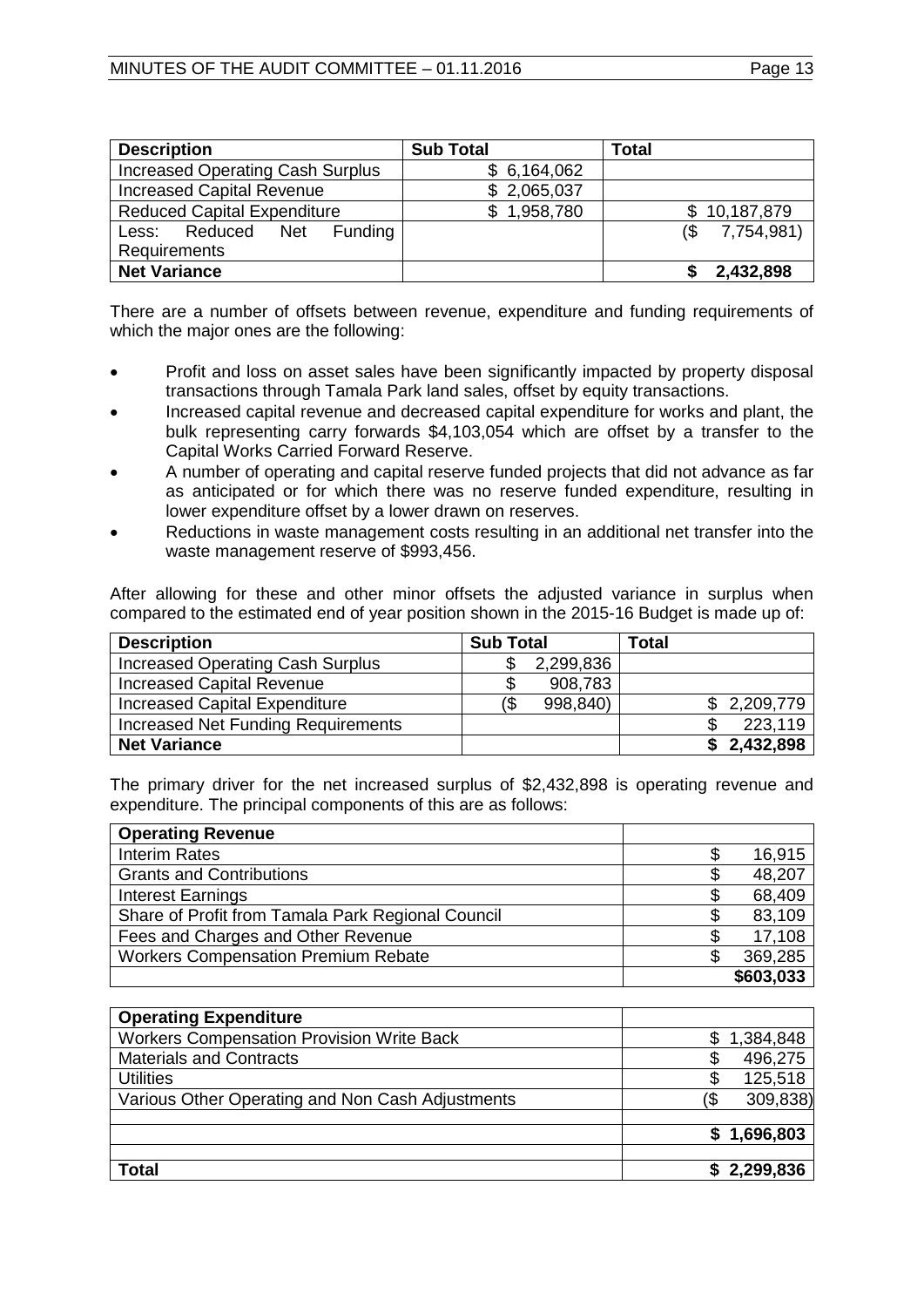Interim rates were slightly higher than estimated while grants and contributions comprise a variety of additional amounts. The works compensation rebate and provision write back both relate to the 2011-12 and 2012-13 claims years which have been closed with substantially reduced claims. The materials and contracts savings are across a range of costs while reduced utility costs relate mainly to street lighting.

#### **Legislation / Strategic Community Plan / policy implications**

**Legislation** Local Government (Financial Management) Regulation 51(2) states:

*"A copy of the annual financial report of a local government is to be submitted to the Departmental CEO within 30 days of the receipt by the local government's CEO of the auditor's report on that financial report."*

Section 5.53 of the *Local Government Act 1995* states:

#### *5.53 Annual Reports*

- *(1) The local government is to prepare an annual report for each financial year.*
- *(2) The annual report is to contain:* 
	- *(f) the financial report for the financial year;*

Section 5.54 of the *Local Government Act 1995* states:

#### *5.54 Acceptance of annual reports*

- *(1) Subject to subsection (2), the annual report for a financial year is to be accepted\* by the local government no later than 31 December after that financial year.*
- *\* Absolute majority required.*
	- *(2) If the auditor's report is not available in time for the annual report for a financial year to be accepted by 31 December after that financial year, the annual report is to be accepted by the local government no later than 2 months after the auditor's report becomes available.*

Section 6.4 of the *Local Government Act 1995* states:

# *6.4 Financial Report*

- *(1) A local government is to prepare an annual financial report for the preceding financial year and such other financial reports as are prescribed.*
- *(2) The financial report is to –*
	- *(a) be prepared and presented in the manner and form prescribed; and*
	- *(b) contain the prescribed information.*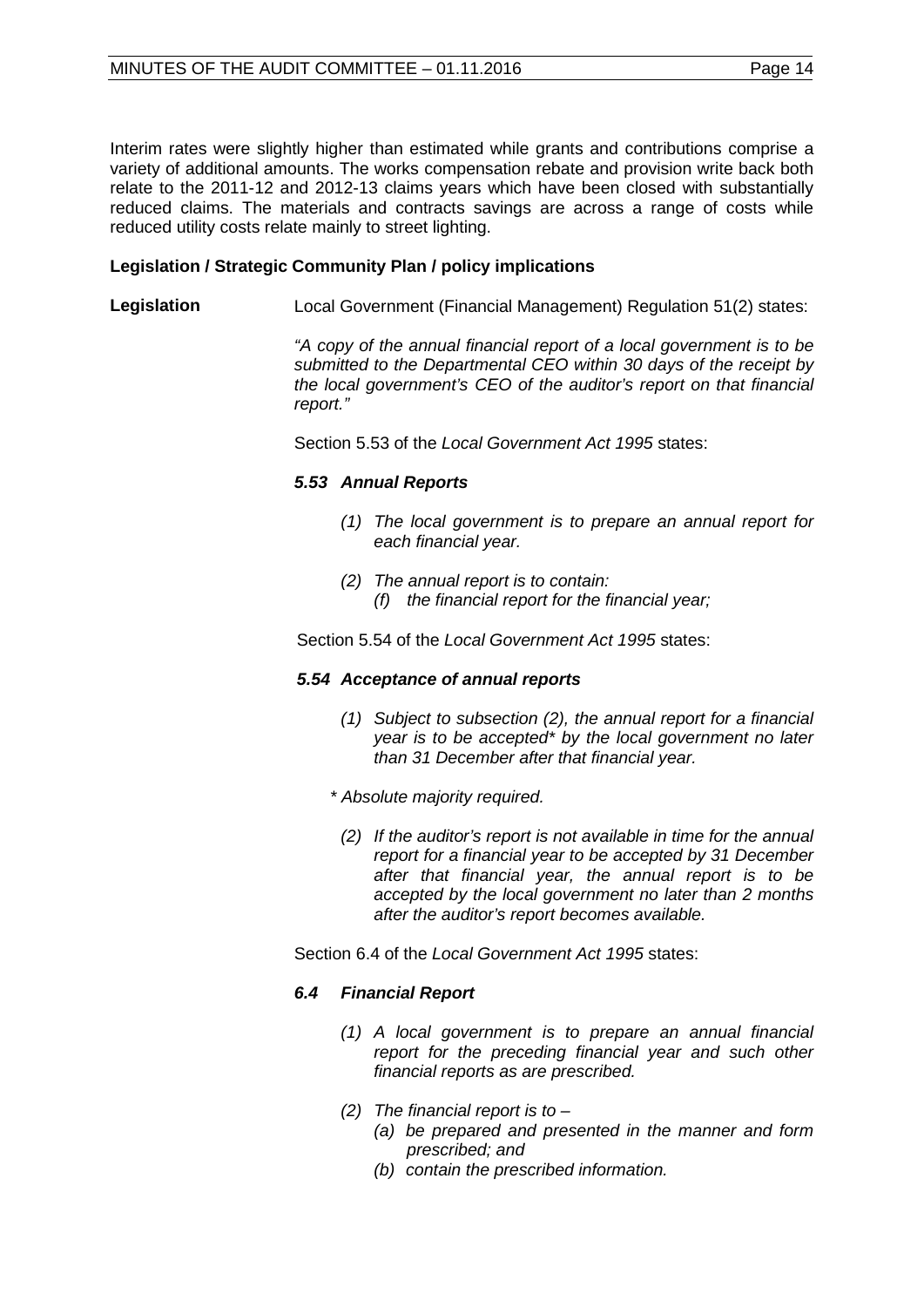- *(3) By 30 September following each financial year or such extended time as the Minister allows, a local government is to submit to its auditor –*
	- *(a) the accounts of the local government, balanced up to the last day of the preceding financial year; and*
	- *(b) the annual financial report of the local government for the preceding financial year.*

# **Strategic Community Plan**

| <b>Key theme</b>            | Financial Sustainability. |
|-----------------------------|---------------------------|
| <b>Objective</b>            | Effective management.     |
| <b>Strategic initiative</b> | Not applicable.           |
| <b>Policy</b>               | Not applicable.           |

# **Risk management considerations**

Not applicable.

# **Financial / budget implications**

#### Current financial year impact

| Account no.<br><b>Budget Item</b><br><b>Budget amount</b><br>Amount spent to date<br><b>Proposed cost</b><br><b>Balance</b>                       | Not applicable.<br>Closing surplus.<br>650,932<br>\$<br>\$3,083,830<br>Not applicable.<br>\$2,432,898 |
|---------------------------------------------------------------------------------------------------------------------------------------------------|-------------------------------------------------------------------------------------------------------|
| <b>Future financial year impact</b>                                                                                                               |                                                                                                       |
| <b>Annual operating cost</b><br><b>Estimated annual income</b><br><b>Capital replacement</b><br>20 Year Strategic<br><b>Financial Plan impact</b> | Not applicable.<br>Not applicable.<br>Not applicable.<br>Subject to application of surplus funds.     |
| Impact year                                                                                                                                       | Not applicable.                                                                                       |

All amounts quoted in this report are exclusive of GST.

# **Regional significance**

Not applicable.

# **Sustainability implications**

Not applicable.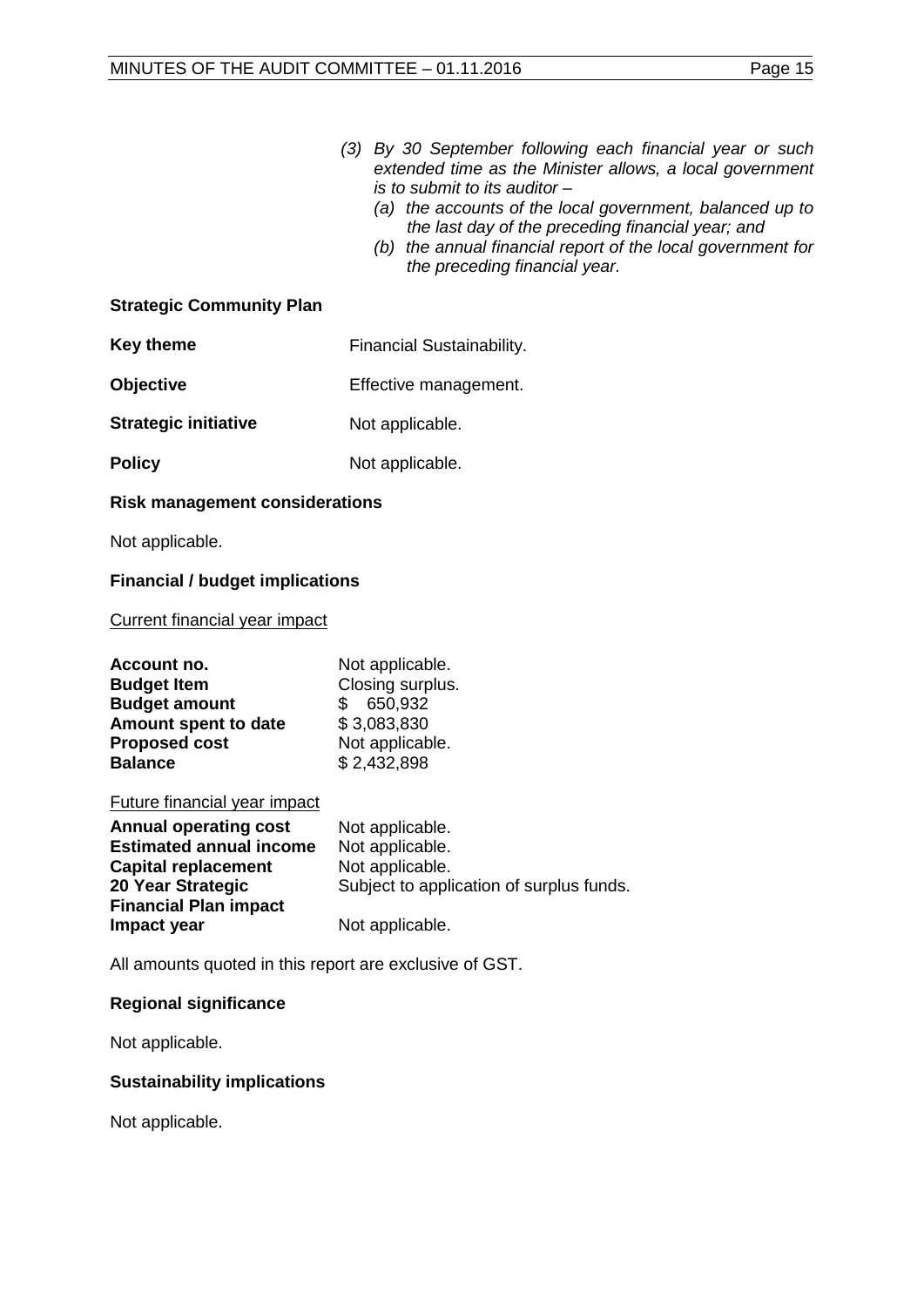#### **Consultation**

There is no legislative requirement to consult on the preparation of the Annual Financial Report, but the *Local Government Act 1995* requires a General Meeting of Electors to be held and the City's Annual Report, incorporating the Concise Financial Report, to be made available publicly. The full Annual Financial Report will also be publicly available.

#### **COMMENT**

The annual financial report will be made available on the City's public website. A minimal number of printed, bound colour copies will be available for viewing at Libraries, Leisure Centres and Customer Service Centres.

In order for the City to meet its legislative requirements, it is recommended that the Council accepts the annual financial report for the financial year 2015-16.

#### **VOTING REQUIREMENTS**

Absolute Majority.

**MOVED Cr Jones, SECONDED Cr Logan that Council:**

- **1 BY AN ABSOLUTE MAJORITY ACCEPTS the** *2015-16 Annual Financial Report* **of the City of Joondalup and the accompanying** *2015-16 Audit Report***, forming Attachments 1 and 2 to this Report;**
- **2 NOTES the Auditor's Management Report to the Audit Committee for the year ended 30 June 2016 forming Attachment 3 to this Report and that there are no deficiencies, irregularities or other matters that the auditor wishes to bring to the attention of Council;**
- **3 NOTES the Auditor's Management Close Report for the year ended 30 June 2016 forming Attachment 4 to this Report advising that there are no deficiencies, irregularities or misstatements that the auditor wishes to bring to the attention of Council.**

#### **The Motion was Put and CARRIED (5/0)**

**In favour of the Motion:** Cr Poliwka, Mayor Pickard, Crs Jones, Logan, and McLean.

*The Manager Financial Services and Ms Michelle Spain, Associate Director at Moore Stephens left the room at 6.12pm.*

*Appendix 2 refers*

*[To access this attachment on electronic document, click here: Attach2agnAUDIT161101.pdf](http://www.joondalup.wa.gov.au/files/committees/AUDT/2016/Attach2agnAUDIT161101.pdf)*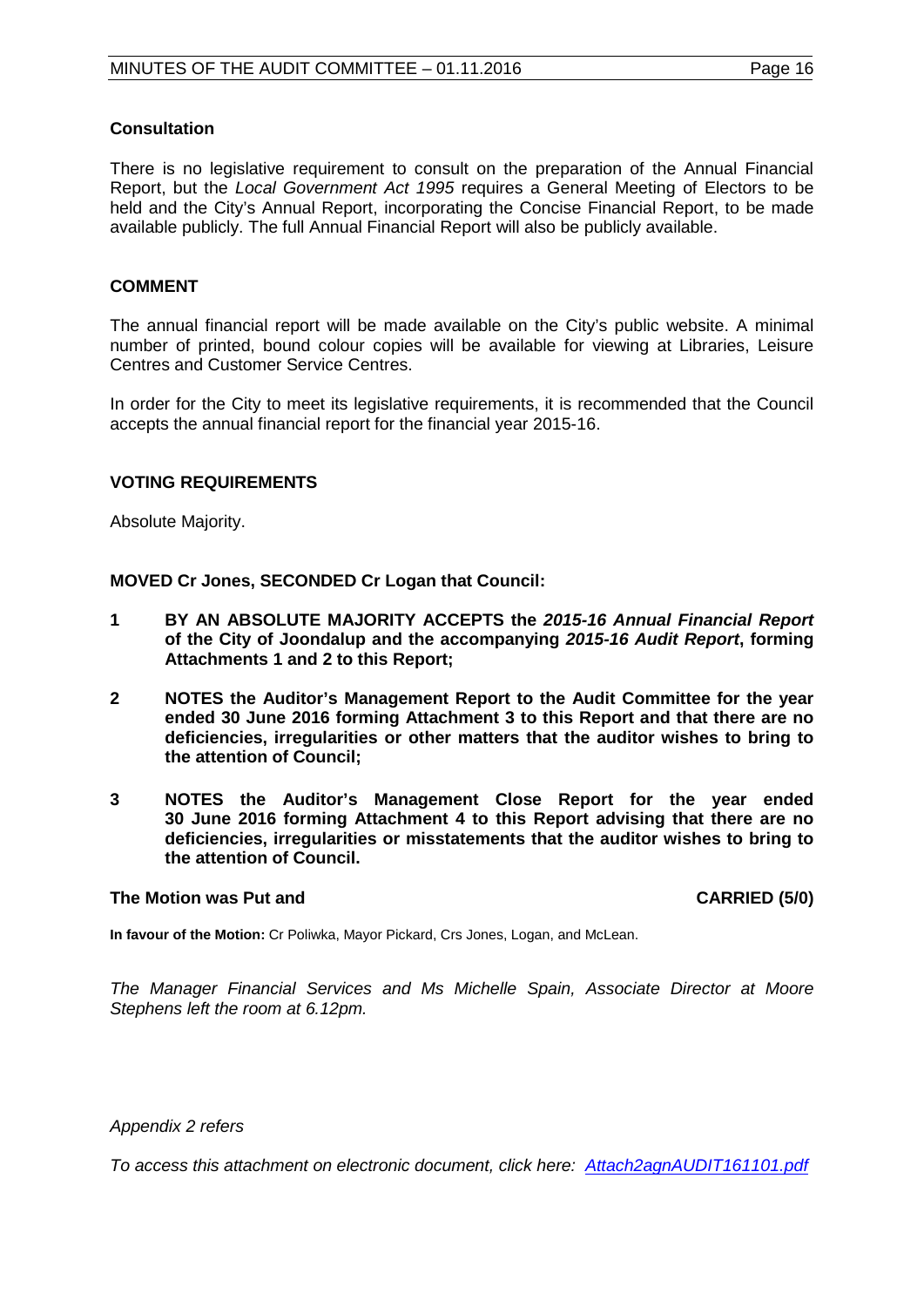| <b>Name/Position</b>      | Mr Garry Hunt, Chief Executive Officer.                       |
|---------------------------|---------------------------------------------------------------|
| <b>Item No./Subject</b>   | Item 3 - Confidential - Chief Executive Officer's Credit Card |
|                           | Expenditure (April - June 2016).                              |
| <b>Nature of interest</b> | Interest that may affect impartiality.                        |
| <b>Extent of Interest</b> | The Chief Executive Officer is the credit card holder.        |

# **Disclosure of interest affecting impartiality**

# <span id="page-16-0"></span>**ITEM 3 CONFIDENTIAL - CHIEF EXECUTIVE CREDIT CARD EXPENDITURE (APRIL - JUNE 2016)**

| WARD                                         | All                                                                                                                                                    |                                                                                                   |  |
|----------------------------------------------|--------------------------------------------------------------------------------------------------------------------------------------------------------|---------------------------------------------------------------------------------------------------|--|
| <b>RESPONSIBLE</b><br><b>ACTING DIRECTOR</b> | Mr Mike Smith<br><b>Corporate Services</b>                                                                                                             |                                                                                                   |  |
| <b>FILE NUMBER</b>                           | 09882, 101515                                                                                                                                          |                                                                                                   |  |
| <b>ATTACHMENT</b>                            | Attachment 1                                                                                                                                           | Chief Executive Officer's Credit Card<br>Expenditure - Quarter Ended 30 June<br>2016              |  |
|                                              | (Please Note:                                                                                                                                          | The report and attachment is confidential<br>and will appear in the official Minute Book<br>only) |  |
| <b>AUTHORITY / DISCRETION</b>                | Information - includes items provided to Council for<br>information purposes only that do not require a decision of<br>Council (that is for 'noting'). |                                                                                                   |  |

This report is confidential in accordance with Section 5.23(2)(a) of the *Local Government Act 1995*, which also permits the meeting to be closed to the public for business relating to the following:

*a matter affecting an employee.*

A full report is provided to Elected Members under separate cover. The report is not for publication.

**MOVED Cr McLean, SECONDED Mayor Pickard that the Audit Committee NOTES the report on the corporate credit card usage of the Chief Executive Officer for the quarter ended 30 June 2016.**

#### **The Motion was Put and CARRIED (5/0)**

**In favour of the Motion:** Cr Poliwka, Mayor Pickard, Crs Jones, Logan, and McLean.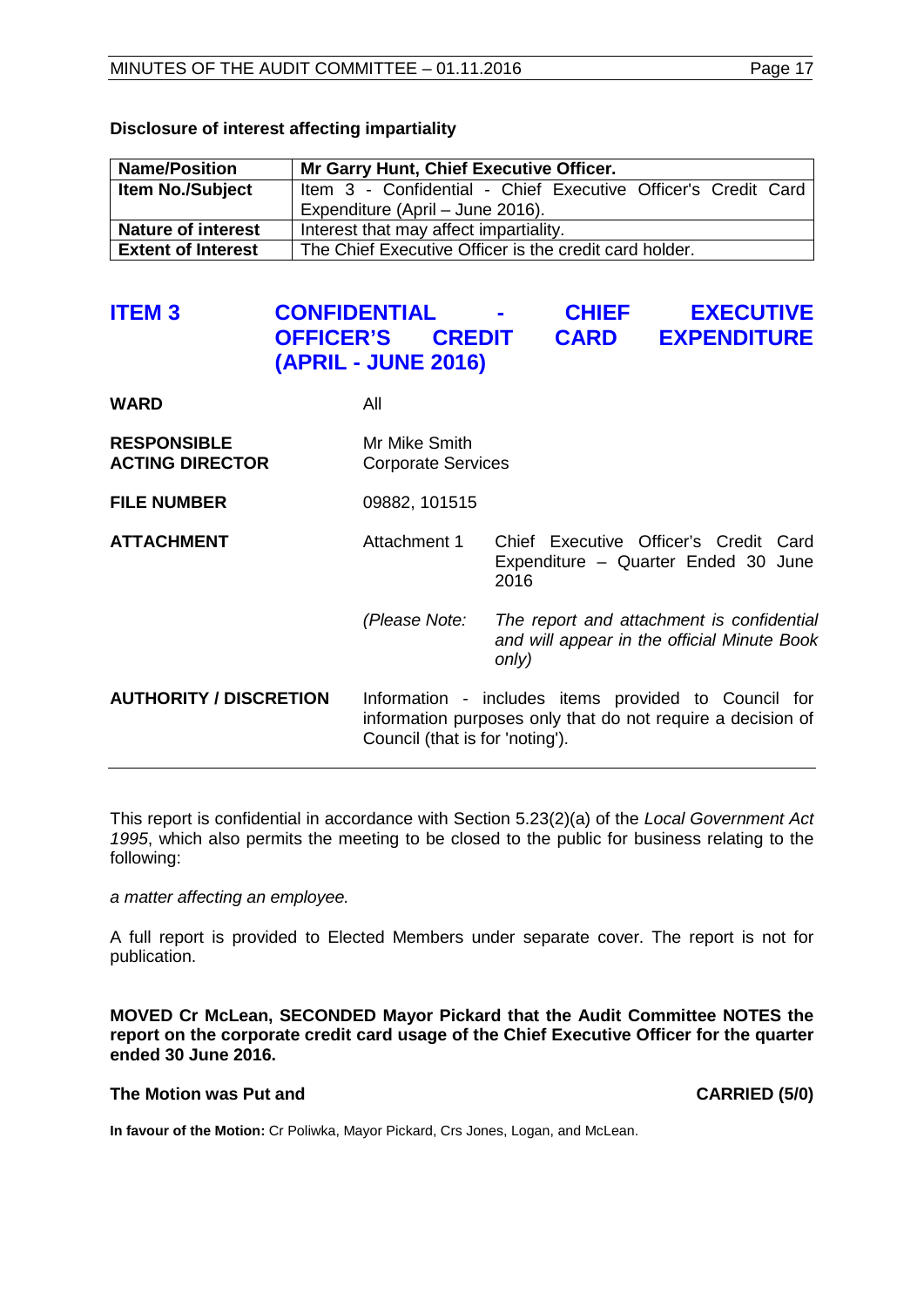*The Manager Financial Services entered the room at 6.13pm.*

#### **Disclosure of interest affecting impartiality**

| <b>Name/Position</b>      | Mr Garry Hunt, Chief Executive Officer.                       |
|---------------------------|---------------------------------------------------------------|
| <b>Item No./Subject</b>   | Item 4 - Confidential - Chief Executive Officer's Credit Card |
|                           | Expenditure (July – September 2016).                          |
| <b>Nature of interest</b> | Interest that may affect impartiality.                        |
| <b>Extent of Interest</b> | The Chief Executive Officer is the credit card holder.        |

# <span id="page-17-0"></span>**ITEM 4 CONFIDENTIAL - CHIEF EXECUTIVE OFFICER'S CREDIT CARD EXPENDITURE (JULY - SEPTEMBER 2016)**

| <b>WARD</b>                                  | All                                        |                                                                                                                     |  |
|----------------------------------------------|--------------------------------------------|---------------------------------------------------------------------------------------------------------------------|--|
| <b>RESPONSIBLE</b><br><b>ACTING DIRECTOR</b> | Mr Mike Smith<br><b>Corporate Services</b> |                                                                                                                     |  |
| <b>FILE NUMBER</b>                           | 09882, 101515                              |                                                                                                                     |  |
| <b>ATTACHMENT</b>                            | Attachment 1                               | Executive<br>Officer's<br>Credit<br>Chief<br>Ended<br>Card Expenditure - Quarter<br>30 September 2016               |  |
|                                              | (Please Note:                              | The report and attachment is confidential<br>and will appear in the official Minute Book<br>only)                   |  |
| <b>AUTHORITY / DISCRETION</b>                | Council (that is for 'noting').            | Information - includes items provided to Council for<br>information purposes only that do not require a decision of |  |

This report is confidential in accordance with Section 5.23(2)(a) of the *Local Government Act 1995*, which also permits the meeting to be closed to the public for business relating to the following:

*a matter affecting an employee.*

A full report is provided to Elected Members under separate cover. The report is not for publication.

**MOVED Mayor Pickard, SECONDED Cr McLean that the Audit Committee NOTES the report on the corporate credit card usage of the Chief Executive Officer for the quarter ended 30 September 2016.**

#### **The Motion was Put and CARRIED (5/0)**

<span id="page-17-1"></span>**In favour of the Motion:** Cr Poliwka, Mayor Pickard, Crs Jones, Logan, and McLean.